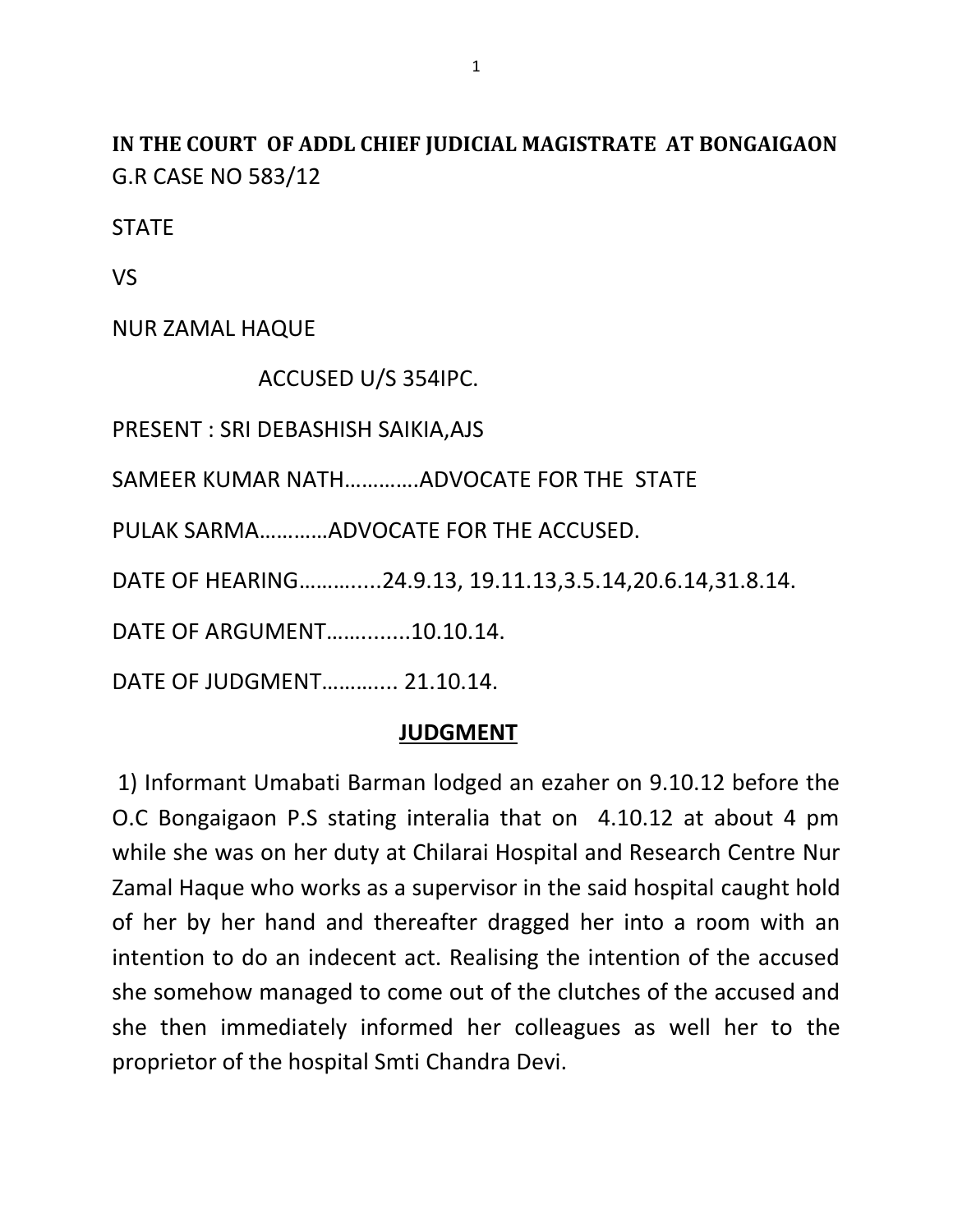2) Police on receipt of the above complaint registered a case vide Bongaigaon P.S case no 354/12 u/s 342/354IPC and started investigation of the case. On completion of investigation charge sheet was filed against the accused u/s 354IPC.

3) Cognisance of the case was taken and process was issued against the accused. On appearance of the accused copies of the case was furnished. Vide order dt 28.6.13 my learned predecessor in chair explained the particulars of offence u/s354IPC to which the accused pleaded not guilty and claimed to be tried. Prosecution in order to prove its case examined five witnesses including the I/O.

4) The plea of the accused persons is that of total denial. Statement of the accused u/s 313 CrPC was recorded in which the accused reiterated his defence plea. Accused however declined to adduce evidence. I have heard arguments forwarded by the learned counsel of both sides.

**The only point for determination is** : Whether the accused outraged the modesty of informant's on 4.10.12 at about 4 pm while she was doing her duty at Chilarai Hospital and Research centre under Bongaigaon P.S ?

## **DISCUSSION,DECISIONS AND REASONS THEREFOR:**

5) Before discussing the points it would be worthwhile to scrutinize the evidence adduced by the prosecution.

6) The informant Umabati Barman was examined as PW1. In her evidence Pw1 deposed that on 4.10.12 at about 4 pm while she was on her duty as a nursing staff at Chilarai Hospital, accused who works as a supervisor in that hospital caught hold of her by her hand and dragged her to a room. Pw1 deposed that sensing the intention of the accused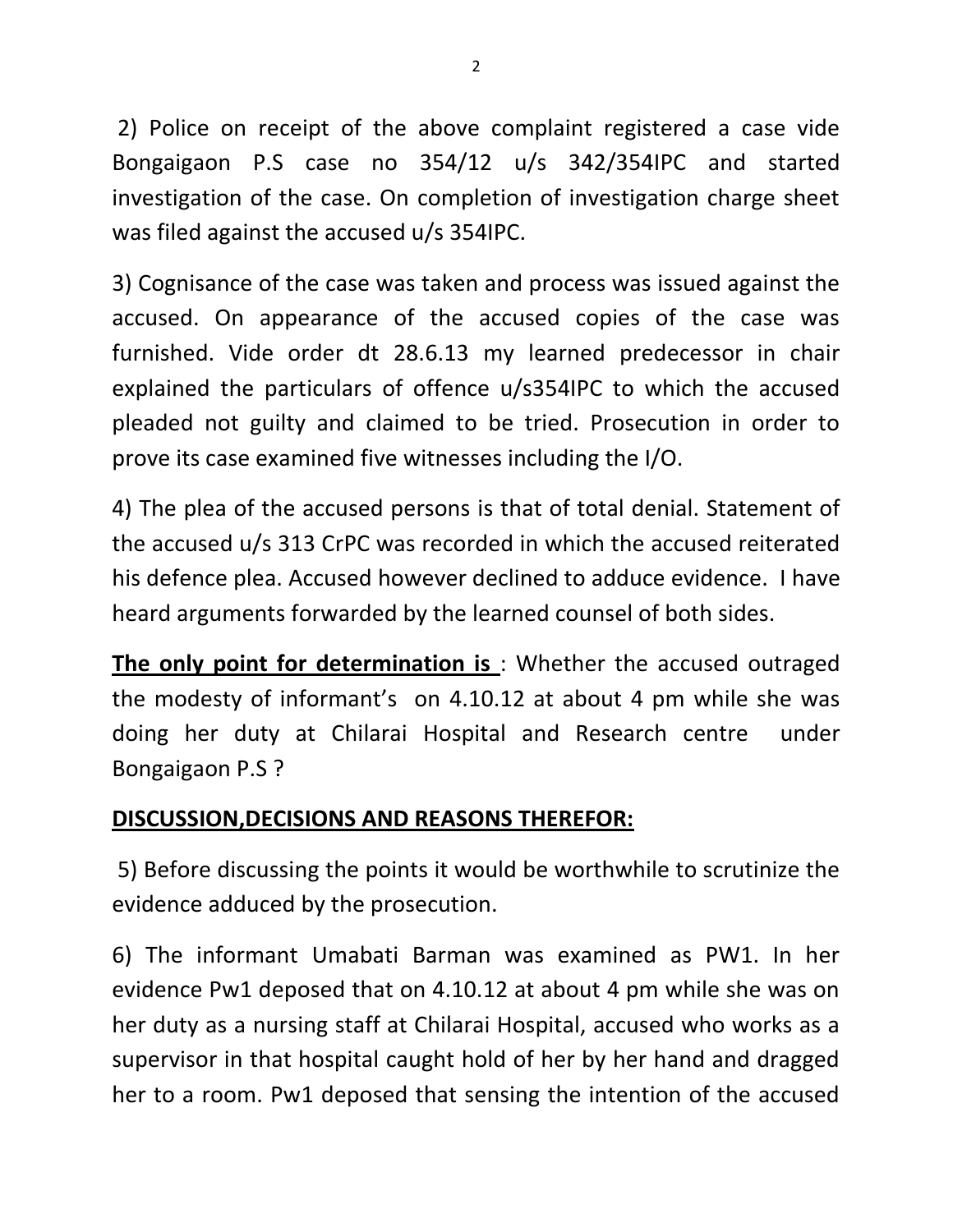she somehow managed to come out from the clutches of the accused and she then immediately informed the matter to staff nurse Kanan Boro and also to Smti Chandra Devi who is the proprietor of the said hospital. Pw1 deposed that the proprietor assured her that she will look into the matter, but as she failed to do so she has filed the ezaher which she identified as Ext1. PW1 also identified the statement recorded by the I/O under sec 164CrPC as Ext2.

7) In cross Pw1 stated that her sister Prabhabti Barman also works as a nurse in the said hospital. Pw1 also stated that at the time of incident her sister Prabhbati was not married and in a pregnancy test conducted in the said hospital Prabhabati was found pregnant. In cross Pw1 denied the defence suggestion that accused warned her and her sister to be careful in the future. Pw1 denied the defence suggestion that she in connivance with one Uttam has filed the false case against him so as to extract money from the hospital. That apart nothing material could be extracted from the victim Pw1. Further no contradiction could be brought out from the evidence of Pw1.

8) Lending support to the evidence of Pw1, Pw3 Smti Swastika Roy who also works as a staff nurse on the said hospital deposed that the incident in question took place in the month of October 2012. PW3 deposed that while she was doing her duty the informant came to her in the staff room and told her that accused has caught hold of her by her hand. Similarly Pw4 Smti Himani Roy who also works as a sister nurse on the said hospital deposed that on the day of occurrence while she was on her duty she saw the informant crying but she clarified that she do not know as to why she was crying. PW4 was declared hostile and when put to cross by prosecution she was confronted with her previous statement wherein she has stated the whole incident but she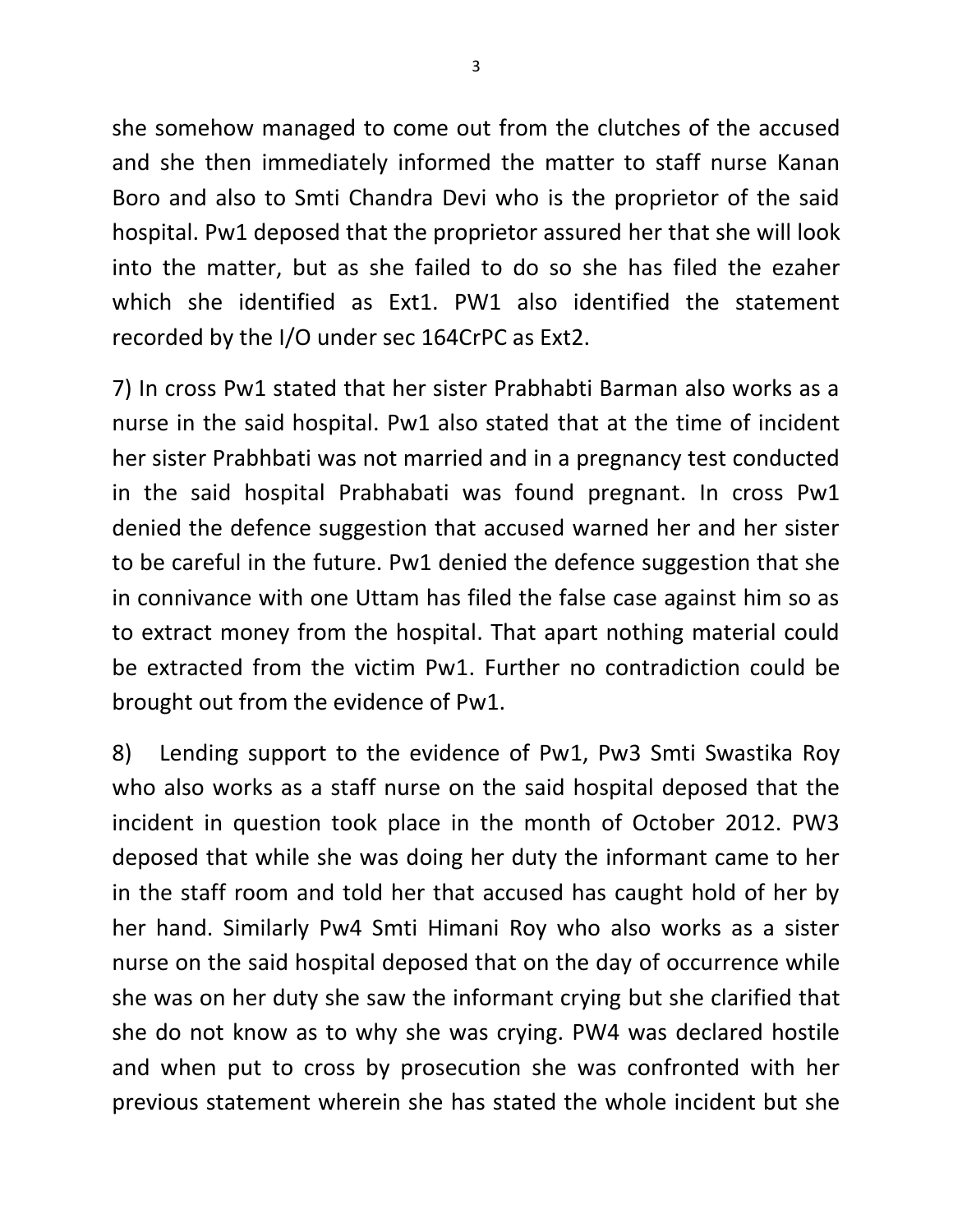denied having stated such facts before the police. PW4 however admitted that accused was working on the said hospital much before she joined the said hospital, and that the informant has joined in the said hospital only a few days ago before the alleged incident. Pw4 also admitted that she has shares a good relationship with the accused. Pw4 however denied the prosecution suggestion that she has deliberately not stated the actual facts because of her good relation with the accused.

9) PW2 is Arup Bose and in course of the trial he testified that he also works on the said hospital and that a day after the incident when he reported for duty he was told by sister nurse Swastika Roy that accused had misbehaved with the informant. Pw2 further stated that he later heard that accused had asked the informant to be careful in future and that the informant became sentimental and has filed the false case against the accused. In cross Pw2 stated that the proprietor of the hospital works as a magistrate in D.C office Bongaigaon. PW2 also stated that the informant's sister also worked in the said hospital as a nurse and that both the informant and her sister were unmarried at that time. PW2 further stated that the informant no longer works in their hospital. Pw2 also states that the accused was working in the said hospital much before he has joined in the said hospital.

10) Pw5 is the I.O Babul Ch Das who has investigated the case and has submitted charge sheet against the accused.

11)Learned counsel for the accused submitted that the accused of the case deserves to get the benefit of doubt as according to the learned counsel the evidence of the victim is not reliable and that the defence plea that accused was falsely implicated appears to be probable.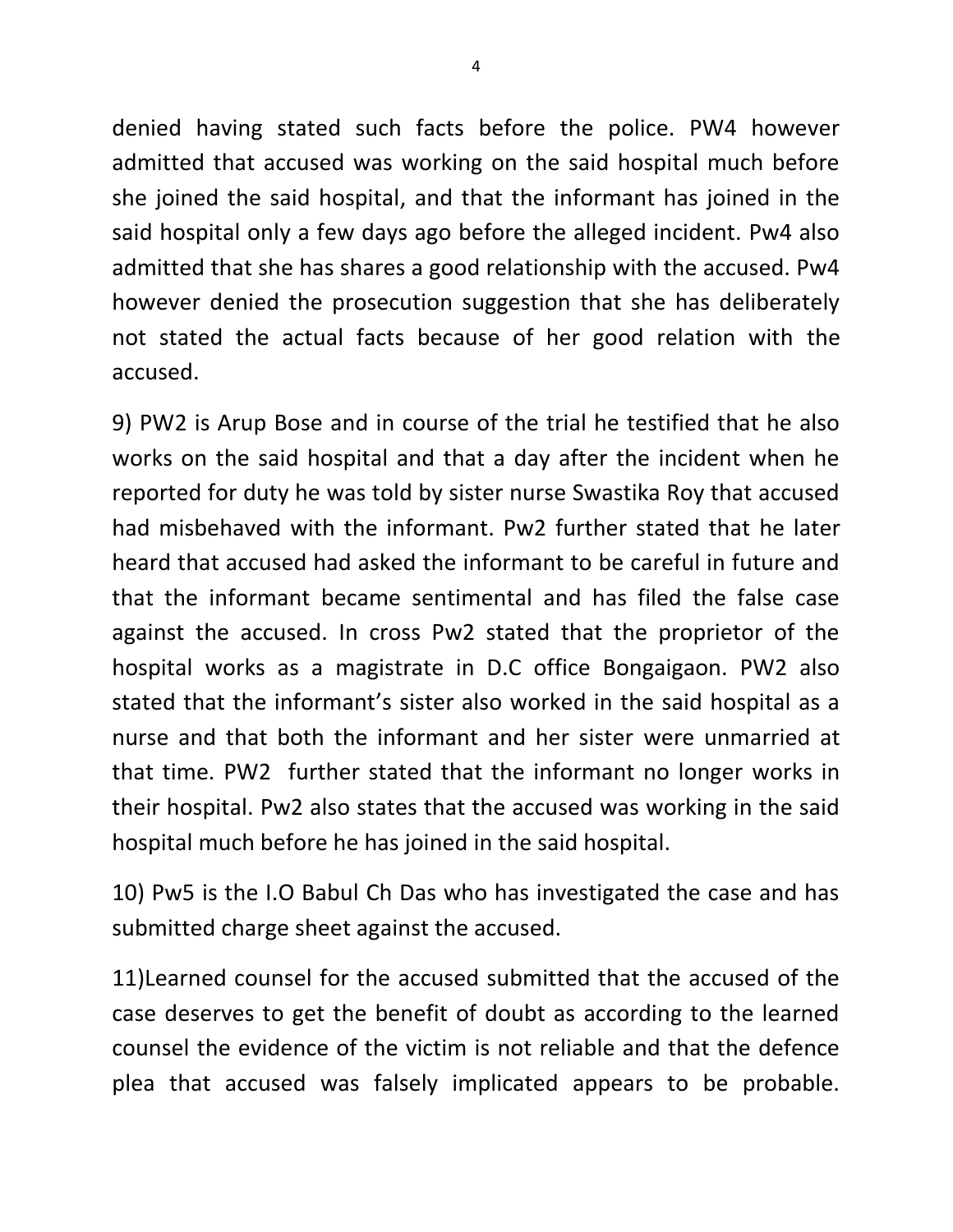Learned counsel further submits that non examination of Smti Chandra Devi proprietor of the hospital and staff nurse Smti Kanan Boro whom the informant alleged to have narrated the incident just after the incident is fatal to the prosecution case. Learned counsel also submits that there was delay on the part of the informant in lodging the ezaher which further weakens the prosecution case.

12) Countering the above submissions the learned counsel of the state submitted that the prosecution case has been proved to the hilt and that accused deserves to be punished.

13) In the instant case the evidence of the victim Pw1 has remained unimpeached and she has been consistent even in her cross examination. Her evidence in court is consistent with the version she has made in her ezaher Ext1. Her evidence is also corroborated by her statement Ext2 recorded by the I/O under sec 164 CrPC in course of the investigation. In her said statement Ext2, the informant has clearly stated that accused who was working as a supervisor in the said hospital has pulled her by her hand into a room with an intention to do an illicit act and that she somehow managed to come out of the clutches from the accused. She has also stated in her said statement that she has immediately narrated the above incident to her colleagues. Her evidence in course of the trial to the effect that she has immediately informed her colleagues about the incident has been supported by PW3 who in her evidence has clearly stated that the informant Pw1 on the day of incident came to the staff room and has narrated the incident. There is nothing to disbelieve Pw3, particularly when the defence has not even challenged the above assertion of Pw3 that informant Pw1 has not told her about the said incident in the staff room.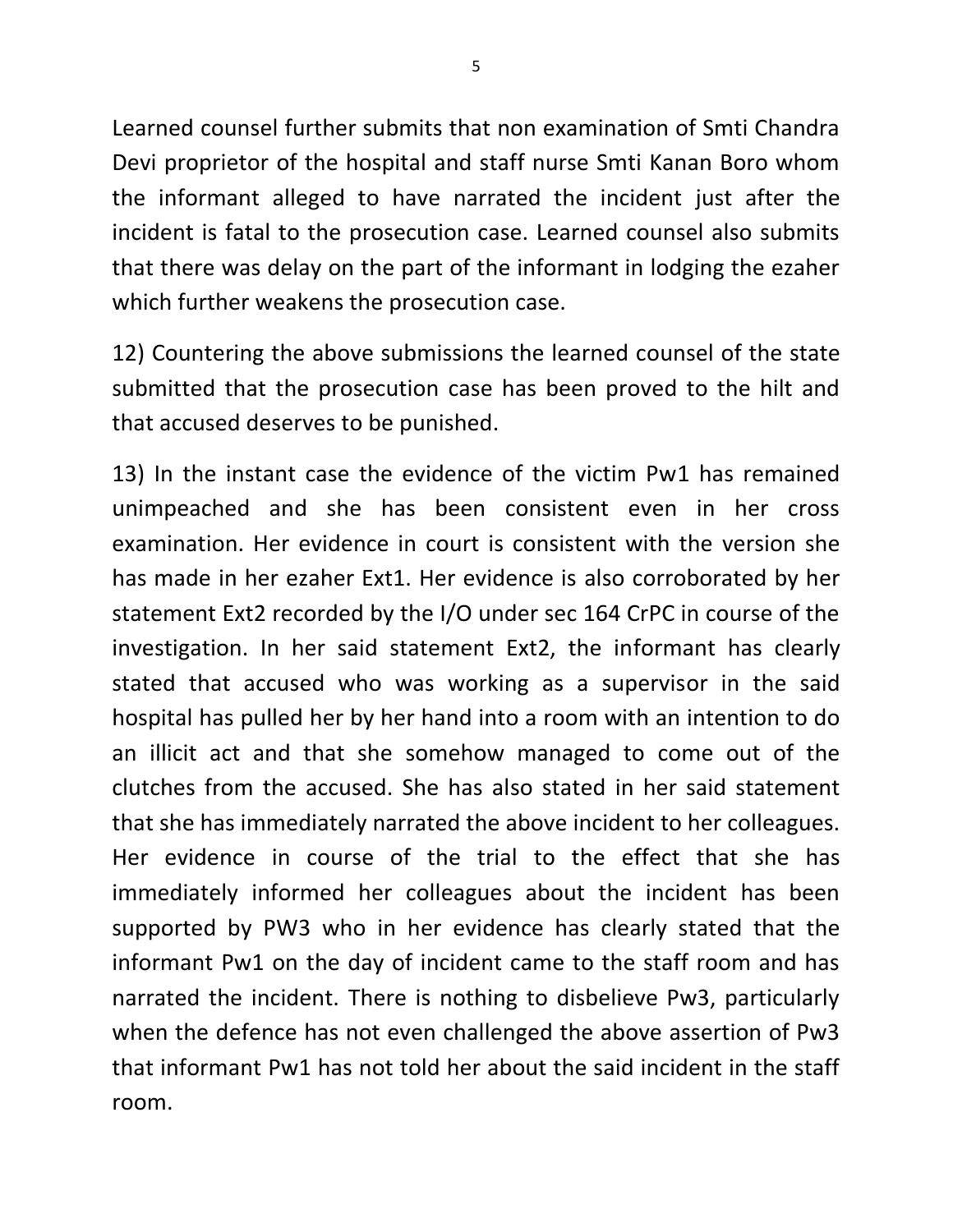14)The other colleague of the informant viz PW4 was declared hostile for not supporting the entire prosecution case, but then that much of evidence which supports either the prosecution side or the accused can be relied upon if the evidence of such a witness finds corroboration from other believable evidence on record. A perusal of the evidence of Pw4 discloses that in her evidence she has merely stated that on the day of incident she has seen the informant weeping, but there is nothing more in her evidence as to, at what time she has seen the victim Pw1 weeping. None of the witnesses including the informant has stated about the same in their evidence, and as such in the above circumstances her above piece of evidence having not been corroborated by any other evidence, her evidence carries no value and the same is therefore kept out of consideration. Coming to the evidence of Pw2, it appears that the evidence of Pw2 is also not of much help to the prosecution case, as Pw2 has neither supported the prosecution case nor has supported the defence plea. Pw2 in his evidence only states that he has heard about the incident from staff nurse Swastika Roy on the next day of incident that accused has misbehaved with the informant, but subsequently he took an opposite stand and stated that later he heard that informant has filed a false case against the accused as the accused has cautioned the informant. The evidence of Pw2 is silent as to from whom he has heard that accused was falsely implicated by the informant hence in such circumstances the evidence of Pw2 cannot be readily believed to negate the positive evidence of the informant PW1 which has been corroborated by the evidence of Pw3. In the instant case the defence plea as is noticed in the examination of accused under 313 CrPC is that the accused has once cautioned the informant's sister Prabhabati who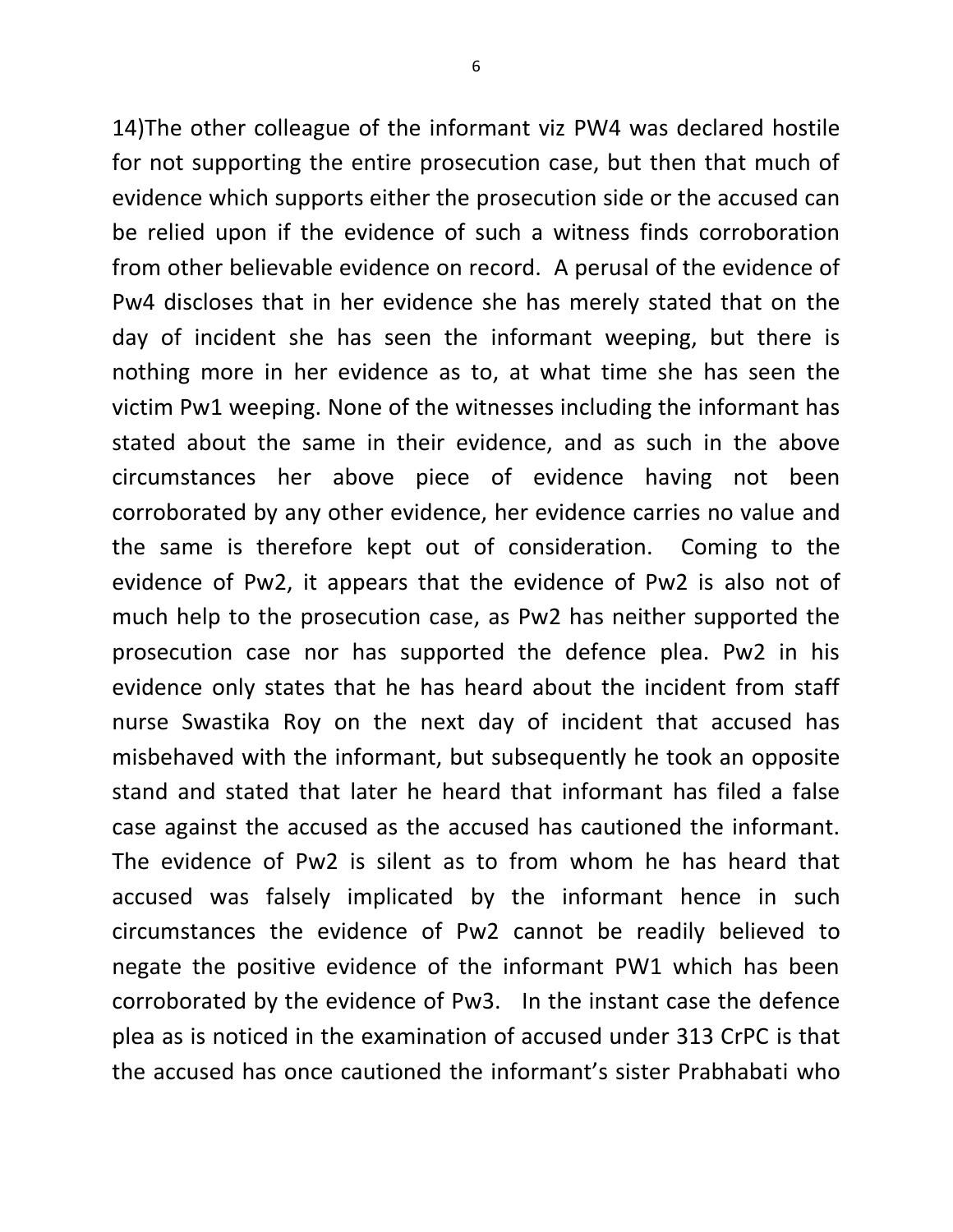too is a nurse in the said hospital for getting pregnant without being married so that she remains careful in future, and that the false case was filed against him for the said cautioning he has given to the informants sister out of grudge. The defence in the instant case though could elicit from the informant Pw1 that her sister Prabhabati has became pregnant without being married, the defence has failed to probabilise its plea that accused has cautioned her sister to be careful so as not to malign the reputation of the hospital in future and that for the above reason the informant has filed a false case against the accused. Such an inference of lodging false case against the accused out of vendetta cannot also be drawn for the mere fact that informant's sister Prabhabati got pregnant without being married.

15) In order to bring home a charge u/s 354 IPC prosecution has to establish (a) the victim concerned belonged to fair sex , (b) the accused male or female subjected her to assault as defined in section 351IPC or to criminal force as defined in section 350 IPC, (c) the accused while committing assault or using criminal force intended to outrage the modesty of the woman or knowing it to be likely that thereby her modesty would be outraged.

16) In the instant case all the ingredients necessary to constitute the offence u/s 354IPC is present. The victim is a woman and the accused has used criminal force against the victim by pulling her by her hand to a room. So far as intention and knowledge are concerned these are things of the mind and cannot be demonstrated like other physical objects. The existence of intention or knowledge has to be gathered from the attending facts and circumstances of the case. In the present case the act of the accused in pulling the informant to a room where none was present is indicative of the fact that accused did have the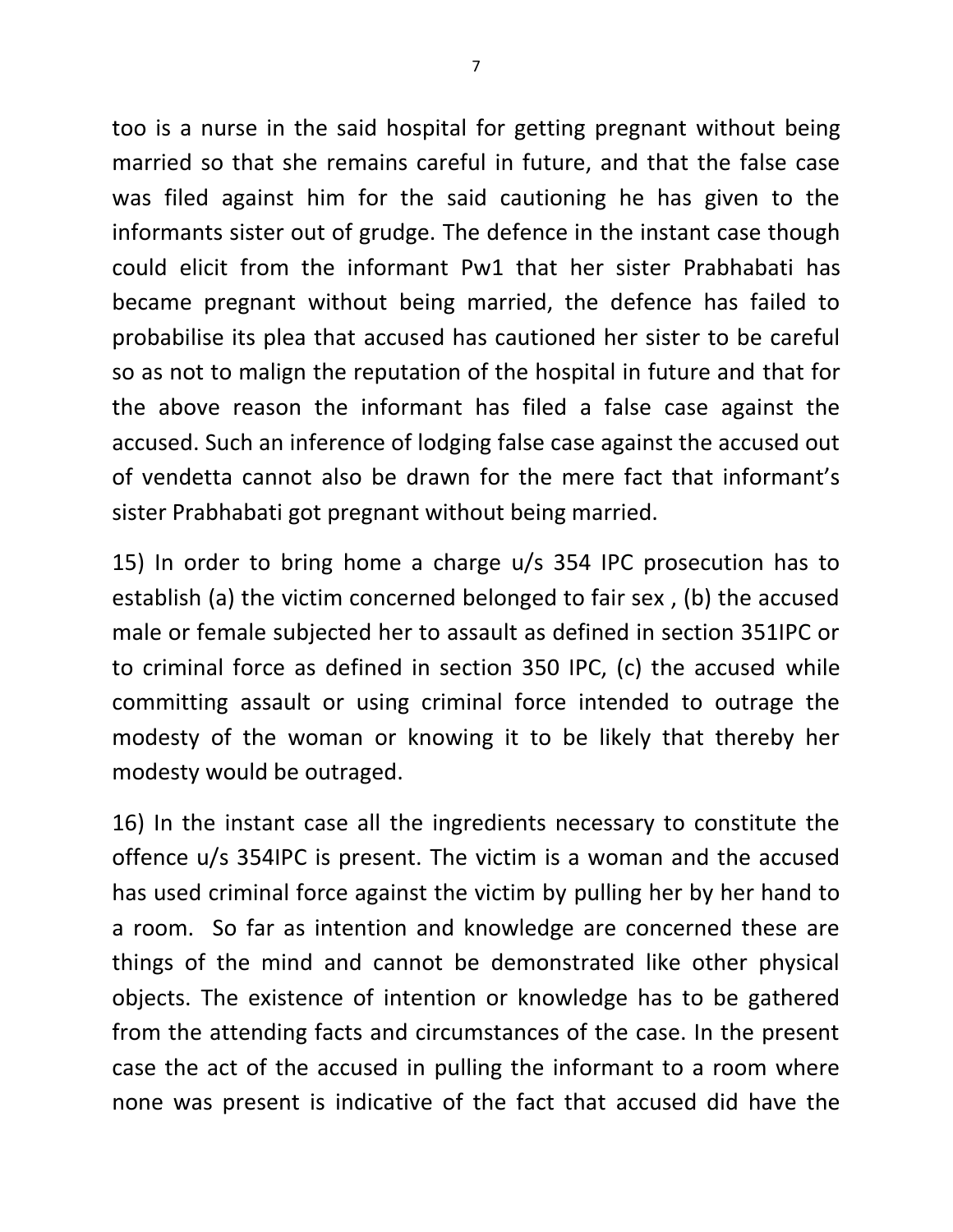knowledge that he by the manner in which he had acted with a woman would cause her modesty to be outraged. The above acts of the accused are clearly suggestive of sex. Accused as such is clearly proved to have been committed the offence punishable u/s 354IPC and he is accordingly held guilty of committing the offence u/s 354 IPC.

17) So far as delay in lodging the ezaher is concerned the informant in her evidence has categorically stated in her ezaher that she has immediately informed the matter to the proprietor of the hospital Smti Chandra Devi and also to her colleague nurses and that Smti Chandra Devi has assured to take action against the accused, but as no action was taken the ezaher was filed. Such reason was also mentioned in the ezaher Ext1. The defence has not challenged the above assertion of the informant while she was cross examined. The above unchallenged reason given by Pw1 about the delay in lodging the ezaher appears to be probable cause for delay and in the above facts and circumstances I am of the measured view that the delay has been properly explained. In the instant case the I/O Pw5 has admitted that he has not examined Smti Chandra Devi in the instant case, but the defence has failed to elicit from the I/O as to why has he not examined Smti Chandra Devi in the instant case. On the other hand Smti Kanan Boro was examined by the I/O and her name appeared in the list of prosecution witnesses, but prosecution has omitted to examine her in course of the trial, and no reasons has been given for such omission. Be that what it may, the lapse on the part of the I/O in not examining Chandra Devi in course of investigation, and the failure on the part of the prosecution to examine Smti Kanan Boro would not wash out the positive evidence of the informant whose evidence as is discussed above is free from any blemishes and upon which implicit reliance can be placed upon. The